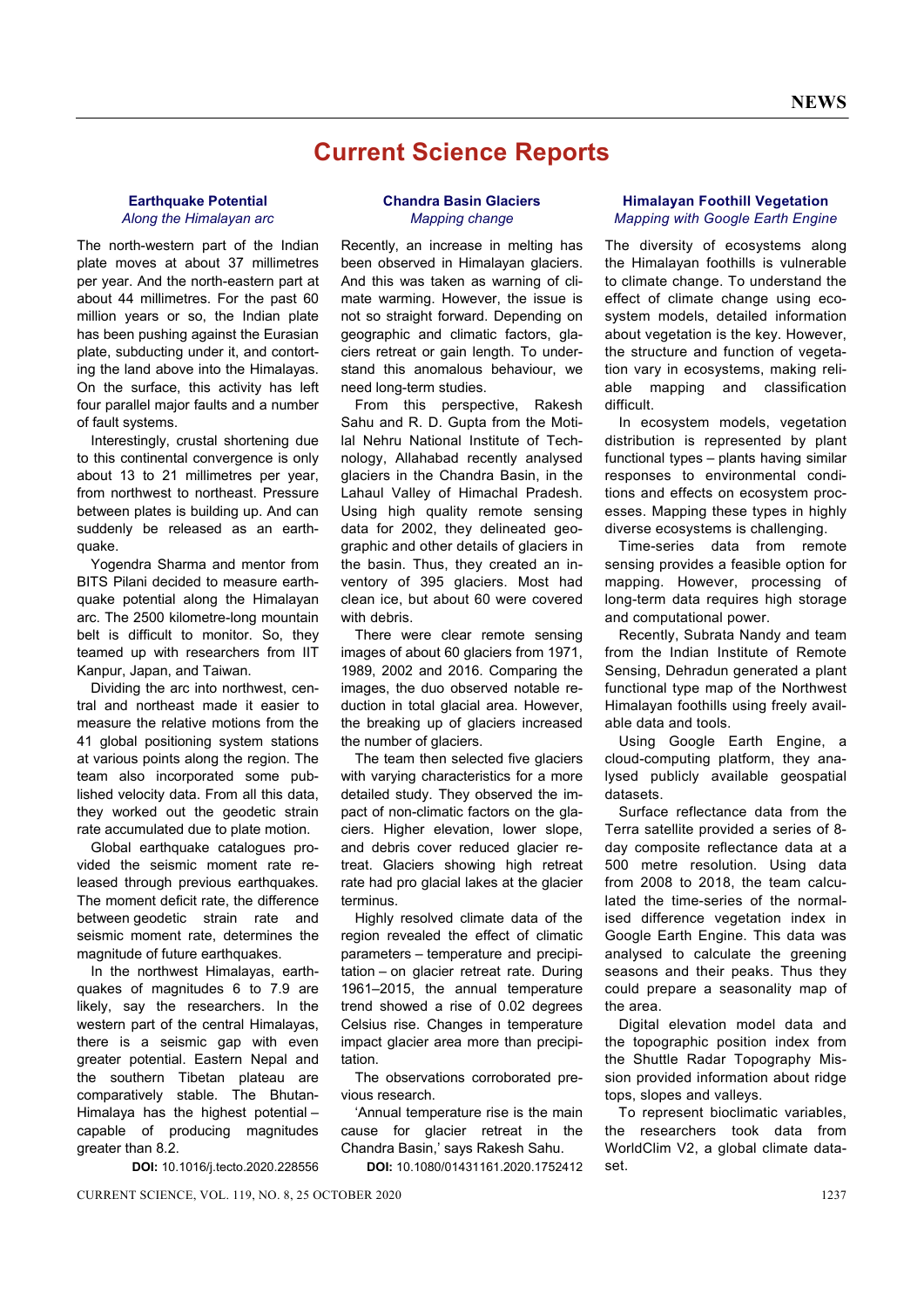# **NEWS**

 With data on topographic, seasonality and climatic information in Google Earth Engine, the team used Random Forest classification to generate a plant functional type map of the Northwest Himalayan foothills – a map showing two plant functional types: moist deciduous and dry deciduous. The classification accuracy was about eighty-three per cent.

 Freely-available satellite data and products available in Google Earth Engine can provide accurate and reliable plant functional type maps. The study showcases a methodology that ecologists can adopt and adapt for other regions in India.

**DOI:** 10.1080/01431161.2020.1766147

## **Assessing Groundwater Potential**  *In Purba Bardhaman district*

The Purba Bardhaman district in West Bengal is primarily agricultural. It gets more than 1000 millimetres of rain during the monsoon. The rest of the year, nearly five million people there depend on groundwater. However, groundwater levels show a long-term fluctuating trend. So, to use groundwater sustainably, we must map potential groundwater zones in the district.

 Recently, Subodh Chandra Pal and team at the Burdwan University, West Bengal assessed potential in the district using Landsat-8 satellite images and lithological maps.

 Rainfall, land use, land cover and soil permeability determine percolation. Surface water and nearby rivers contribute to groundwater even after the monsoon. Rock formations below the soil constrain and direct percolation. Based on these factors, the researchers developed thematic layers in a geographic information system.

 They prioritised and ranked the layers in terms of contribution to the potential. Thus, they divided the district into five zones, from lowest to highest potential.

 Good groundwater recharge was observed along the Damodar, Ganga, and Aiav rivers.

 The team validated the results using data from twelve dug wells and thirty-two bore wells in the region.

Prediction disagreed with observation in five out of forty-four.

 An accuracy of 88% is adequate to initiate planning for sustainable groundwater use.

 But the mystery of the five wells that defy prediction remains. Should we tweak weights to improve accuracy? What influences on groundwater potential remain hidden?

**DOI:** 10.1007/s13201-020-01302-3

## **Groundwater Contamination**  *In Chidambaram*

People in Chidambaram, a coastal town in Tamil Nadu, depend on shallow groundwater for drinking purposes. Groundwater quality is not only affected by geological conditions but by human activities too. This could result in a significant health crisis.

 Geologists from the Anna University have been examining the water quality index for some time. Sabarathinam Chidambaram and team collaborated with their alumni, now in Malaysia, Kuwait and Vietnam, to analyse ions and microbes in 39 bore wells in Chidambaram.

 The pH of all samples was within permissible limits. But the electrical conductivity of groundwater in bore wells near the Vellar and Uppanar rivers was higher than permissible. This, the researchers say, could be due to surface water seepage.

 Calcium and magnesium were higher than permissible in some bore wells. This could be due to the cation exchange of groundwater with clay.

 While sodium and potassium contents were well within limits, bicarbonate ions and chloride contents were too high in some bore wells. The researchers attribute the high chloride levels to the intrusion of seawater and domestic wastewater into groundwater.

 The high levels of phosphate and nitrate ions may be due to fertiliser use and seepage from septic tanks. Sulphate levels were high, possibly due to pollution by wastewater or due to the oxidation of hydrogen sulphide in clays, say the researchers.

When the hydrogeologists turned their attention to the microbial contamination of groundwater – a factor usually not taken into account under the water quality index – they were not prepared for the shock: 36 bore wells out of 39 had higher counts of total coliform and vibrio species than limits allowed! Fourteen had more than safe limits of streptococci. The highest microbial activity was in residential areas, cultivated regions and around landfill sites.

 The researchers examined the relationship between ionic content and microbial contamination. High levels of nitrate, bicarbonate, calcium, magnesium and potassium ions in groundwater were correlated with the presence of *Vibrio cholera* and high streptococcal count.

 Most of the groundwater from shallow bore wells in the area is contaminated with high levels of ions and bacteria. The quality is suitable only for irrigation, not for drinking, say the researchers. The situation may not be very different in other coastal towns of Tamil Nadu and perhaps most of India's east coast.

 'Unless locals take urgent measures to reduce groundwater pollution and treat water before consumption, we face a public health crisis,' says S. Chidambaram, Anna University.

**DOI:** 10.1007/s10653-020-00712-1

## **Arsenic Bioremediation**  *Metal sequestration by algae*

Some algae not only photosynthesise. but also assimilate nutrients from water. Algae have been used to sequester heavy metals from polluted water bodies. *Chlorococcum* species, especially, have been used to flocculate lipids from water. These algae can survive in water with heavy metal contamination. So why not explore the potential for accumulating arsenic?

 Researchers from the Babasaheb Bhimrao Ambedkar University, the University of Lucknow and the Munger University collaborated to check. They collected samples from a wastewater pumping house in Lucknow and, through serial dilution and plating, isolated *Chlorococcum* cultures.

 The isolates were then grown on media containing different concentrations of arsenic. From spectrometric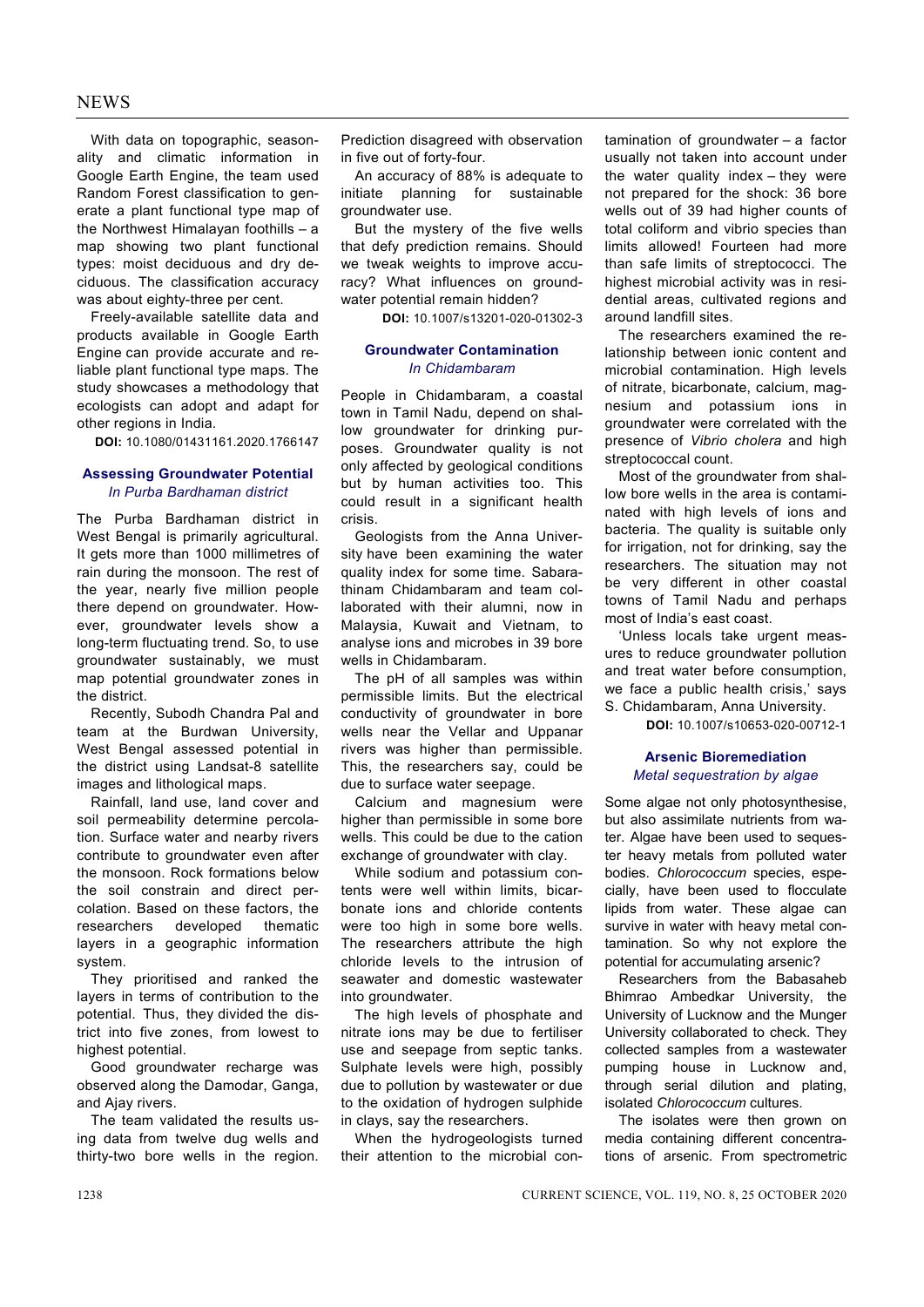recordings of optical density, the researchers estimated the growth of the microalgae. There was exponential growth after five days and the rate decreased after ten days.

 The rate of growth decreased with increased concentrations of arsenic. But the algae survived even when exposed to 40 micromolar arsenic.

 The team analysed the algae and found that chlorophyll concentration decreased with increase in arsenic. Peroxidation of membrane lipids suggested that, at high concentrations, arsenic is toxic.

 Microalgae treated with a lower arsenic concentration showed an increased concentration of proline – an amino acid involved in metal chelation. Proline also protects plants from stress. At lower concentrations of arsenic, the team also observed higher concentrations of carotenoid – an antioxidant that helps in the functioning of the microalgae's photosynthetic machinery. These responses of the alga could explain the adaptive tolerance of *Chlorococcum* against arsenic.

 After 10 days, *Chlorococcum* accumulated high concentrations of arsenic from the media. One gram of dry weight of the microalga grown at a 20 micromolar concentration accumulated more than 250 micrograms of arsenic!

 For large-scale commercial applications, further studies are needed.

**DOI:** 10.1007/s00128-020-02964-0

## **Soil Suitability Analysis** *With GIS and remote sensing*

Uttarakhand has extremely hilly and rolling topography, difficult to access. People there cultivate crops in what little fields they can carve out in the mountainous terrain, without considering the soil's suitability for the crops and thus end up with low yields. Soil testing can help select better suited crops. But it is time consuming and laborious.

 If, however, conventional methods of soil analysis are complemented with satellite data, perhaps it will provide a standardised data product to characterise soil suitability even in such difficult terrains.

 So, scientists from the ICAR-National Bureau of Soil Survey and Land Use Planning set about applying remote sensing and GIS to map soil suitability in the region. They used remote sensing satellite camera images from Resourcesat, ISRO merged with a spatially enhanced image of the Khulgad watershed on a 1 : 12,500 scale resolution.

 To classify physiographic units, the team adopted visual interpretation methods based on associations of tone, texture, size, and shape patterns. They combined the visual and digital interpretation of remote sensing data and identified six major physiographic units – hilltop, hills with very steep slopes, hills with steep slopes, moderately steep hill slopes, hill terraces and valley land.

 The maps generated were validated by ground truthing – checking and carrying out soil surveys using conventional methods. After establishing a physiography–soil relationship, the scientists prepared a detailed soil map with the types and distribution of soils.

 For the soil suitability analysis, they selected crops commonly cultivated in the region: wheat, rice maize, finger millet, mustard and potato. From the maps, they inferred that mustard, wheat and finger millet are suitable to moderately suitable for the area in the Kumaon Himalayas.

 Because of severe soil and topographic limitations, the area moderately suited for potatoes is marginal.

 Now farmers in the region can use the map to identify crops to cultivate.

 This technique can be used to map soil suitability in other agricultural districts too.

**DOI:** 10.1007/s12524-020-01143-2

#### **Nano Lipid-based Gel**  *Treating skin cancer*

In recent years, polyphenols and flavonoids of plant origin have found use in cancer treatment. These natural compounds have fewer side effects than synthetic or semisynthetic compounds. However, they have low solubility in water. So, to treat skin cancer, there is no point taking these drugs orally.

 We can, however, pack the drugs in liposomes for applying on skin. But then, liposomes are challenging to store as the contents leak.

 Nanostructured lipid carriers have recently been shown to overcome the problem. But can two naturally occurring polyphenolic compounds be packed together for synergistic action in a nano lipid gel?

 Researchers from Jamia Hamdard and Jamia Millia Islamia, New Delhi tackled the problem. The team first mixed resveratrol and quercetin in almost equal ratios. Spectral analysis revealed no chemical interaction between the two.

 The next task was to select the type of lipids for encapsulating the drugs. Should it be solid, liquid, or a combination? The team finalised the combination of solid and liquid lipids based on the solubility of the two drugs. Both lipids were derivatives of natural oils.

 'For delivery into skin, particle size has to be about 200 nanometres. By tweaking the concentrations of lipid and surfactant, and using ultrasonic waves, we managed to get the right size,' says Mohammad Imran, Jamia Hamdard, New Delhi.

The group confirmed the size with transmission electron microscopy.

 'We tested for drug leakage by vortexing the emulsion at high speed and found it retained the drugs effectively by up to 90%,' says Javed Ali, Jamia Hamdard, New Delhi.

 Zeta potential measurements confirmed stability.

 The team then prepared two gels using a gelling agent – one with quercetin–resveratrol-loaded nano lipid carrier, and the other with quercetin– resveratrol alone.

 The nano lipid gel permeated deeper layers of skin than the conventional gel. Spectroscopic measurement suggested a distortion in the skin cell membrane's lipid layer. 'The nano lipids seem to merge with skin cells, delivering the drugs to target cells,' says Moshahid Alam Rizvi, Jamia Millia Islamia, New Delhi.

 A skin irritation test on normal mice failed to detect toxicity. The team tested the gels on the human epidermal cancer cell line and found it destroyed cancer cells more effectively than standard formulations.

 Applying the gel on wounds showed that the migration of cells for wound closure was inhibited, suggesting